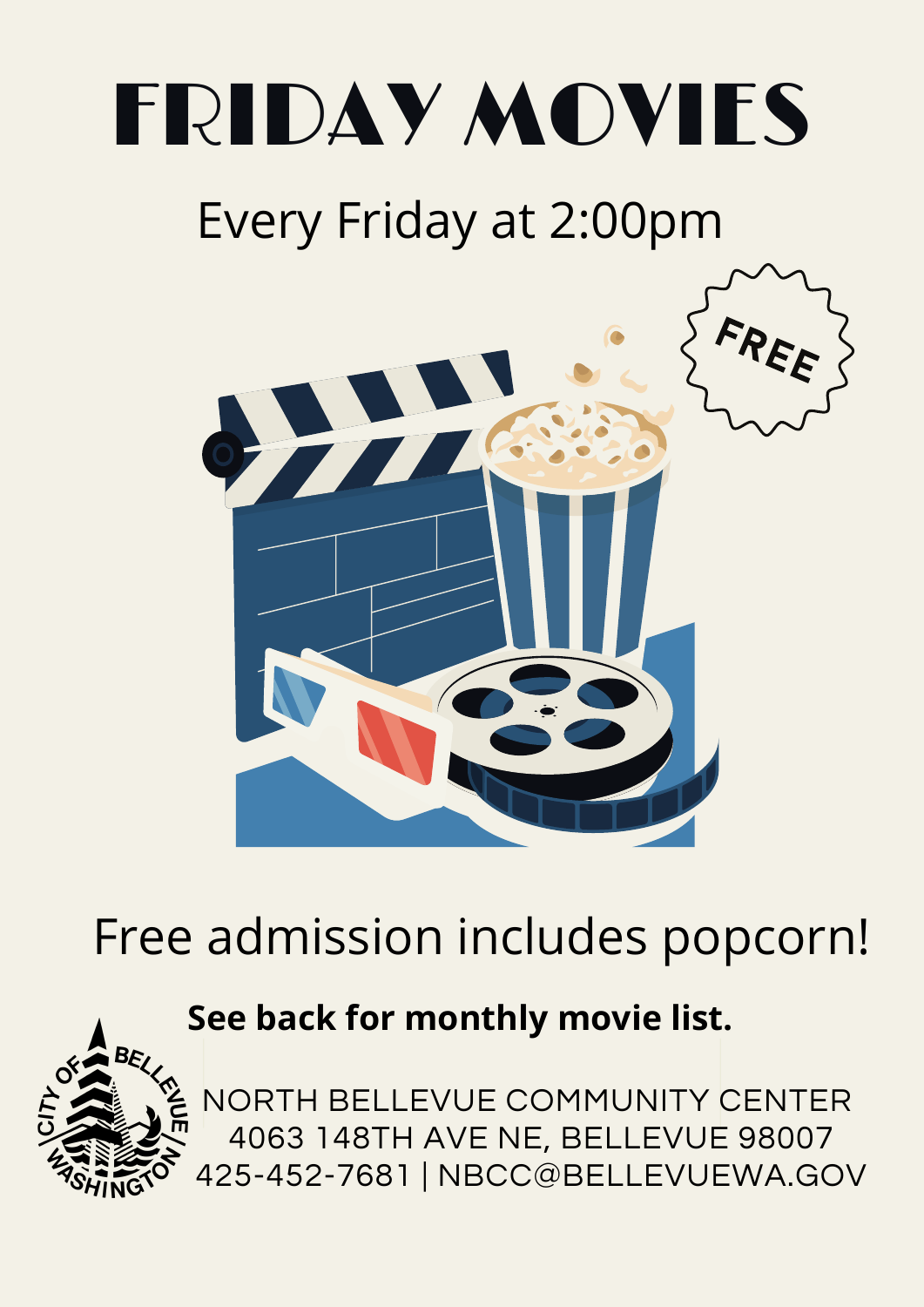# **March 2022 Movie List**

## **FRIDAY, MARCH 4, 2022: SLEEPLESS IN SEATTLE**

A recently widowed man's son calls a radio talk-show in an attempt to find his father a partner.

**FRIDAY, MARCH 11, 2022:THE SOUND OF MUSIC SING-ALONG EDITION**

Sing-along with your favorite songs in this special Sing-Along Edition! Rodgers & Hammerstein's cinematic treasure, "The Sound of Music" is the winner of five Academy Awards, including Best Picture. In this true-life story, Julie Andrews lights up the screen as Maria, a spirited young Austrian woman who leaves the convent to become a governess for Captain von Trapp's (Christopher Plummer) seven unruly children. Her charm and songs soon win the hearts of the children - and their father. But when Nazi Germany unites with Austria, Maria is forced to attempt a daring escape with her new family.

### **FRIDAY, MARCH 18, 2022: THE WIZARD OF OZ**

The Wizard of Oz follows Dorothy and her dog Toto as they get caught in a tornado's path and somehow end up in the land of Oz.

#### **FRIDAY, MARCH 25, 2022: GUYS AND DOLLS**

In New York, a gambler is challenged to take a cold female missionary to Havana, but they fall for each other, and the bet has a hidden motive to finance a crap game.

**This information will be provided in alternate formats for individuals with disabilities upon request. Please provide two weeks advance notice for special needs requests. Assistance for the Deaf and Hard of Hearing can be provided through the 711 Telecommunications Relay Service 425-452-7681.**